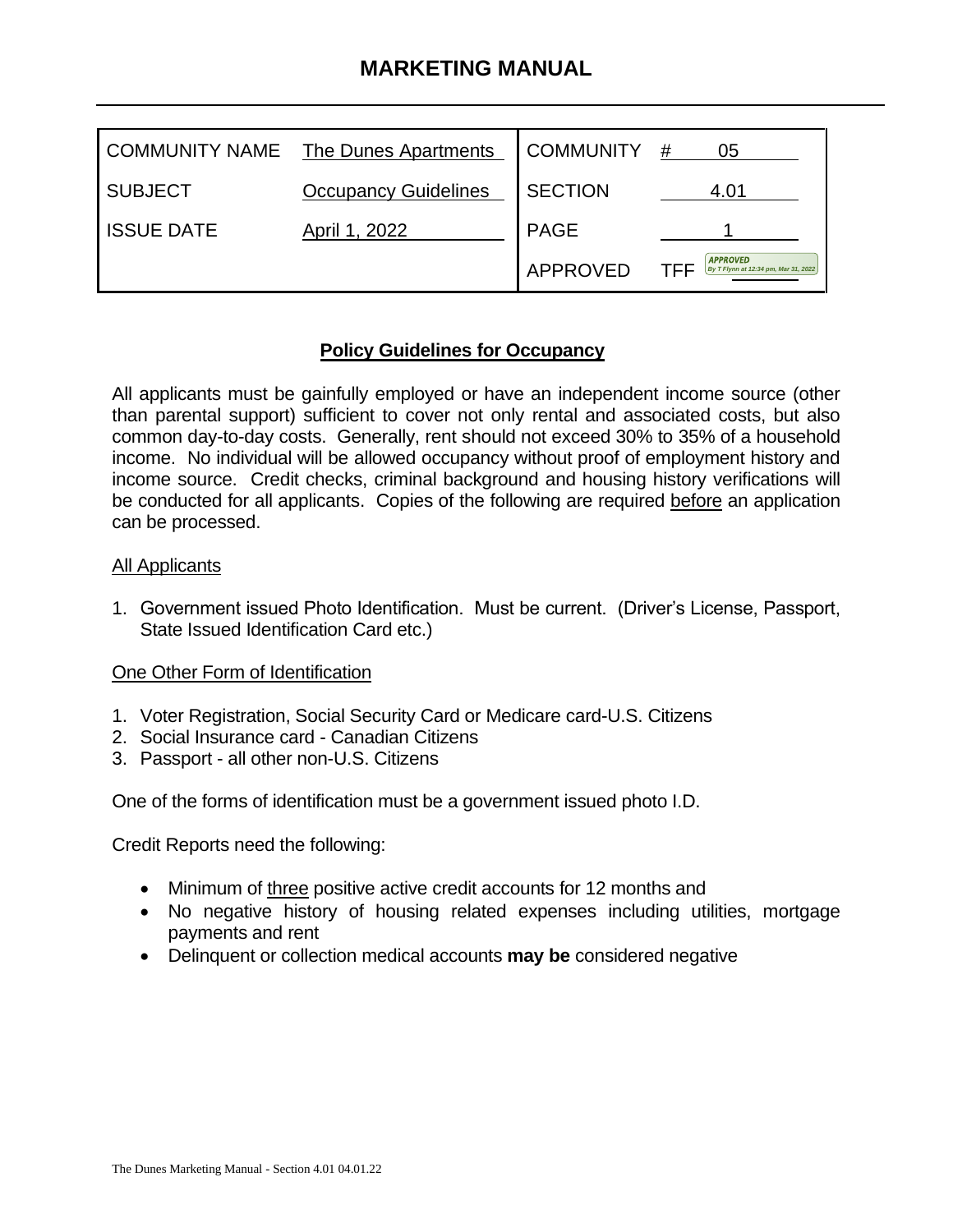# **MARKETING MANUAL**

|                   | COMMUNITY NAME The Dunes Apartments | <b>COMMUNITY</b> | #<br>05                                                        |
|-------------------|-------------------------------------|------------------|----------------------------------------------------------------|
| <b>SUBJECT</b>    | <b>Occupancy Guidelines</b>         | <b>SECTION</b>   | 4.01                                                           |
| <b>ISSUE DATE</b> | April 1, 2022                       | <b>PAGE</b>      |                                                                |
|                   |                                     | APPROVED         | <b>APPROVED</b><br>TFF<br>By T Flynn at 12:34 pm, Mar 31, 2022 |



#### **THE DUNES APARTMENTS A 55 AND OLDER COMMUNITY**

### **RESIDENT SELECTION POLICY**

### **ADOPTED MARCH 31, 2022**

### **WE DO BUSINESS IN ACCORDANCE WITH THE FEDERAL FAIR HOUSING LAW**

It is illegal to discriminate against any person because of RACE, COLOR, RELIGION, SEX, HANDICAP or NATIONAL ORIGIN. Pursuant to the Fair Housing Act , the community is 55 and over housing and requires at least one member of each resident household to be at least 55 years of age or older, and no one in an eligible household can be younger than 40.

- 1. Two years or more good rental history (or home ownership) will be verified.
- 2. If relying on employment income, you must be continuously employed six months or more at the same **local** job. If moving to the area, local employment must be verified. The income must be wage or salary. Tips, commissions or bonuses should not be included unless the employer can verify the income.
- 3. Income from sources other than employment (i.e. interest income, financial assets, social security, pension, or self-employment income) shall be verified. Sufficient third-party documentation is required.
- 4. Net income should be three times the market rent. Available liquid assets should be a minimum of 10 times monthly rent.
- 5. Good credit must be established including acceptable Equifax/FICO Score of 660 or higher or other credit rating. Any history of failure to pay legal obligations such as child support, alimony, obligations owed to governmental entities, rent payments, mortgage payments, car loans, and similar obligations may be considered by us when screening your application. A minimum of three positive credit accounts for 12 months must appear on credit screening.
- 6. If employment or income is not sufficient, or good credit cannot be verified, insufficient available liquid assets, or housing history is insufficient, applicants may be qualified by paying an additional security deposit equal to one or more months rent in advance.
- 7. Verification using government identification or other generally accepted forms of identification containing the birthdates for each household member must be provided. At least one member of each resident household must be at least age 55 and no household member will be admitted under the age of 40.
- 8. Student households are not permitted. A student household is one in which any permanent resident or occupant over 18 years old is enrolled full or part-time in a university, college, community college, or other institution of higher education. Part-time shall mean 10 or more credit hours a semester or enrolled five months a year.